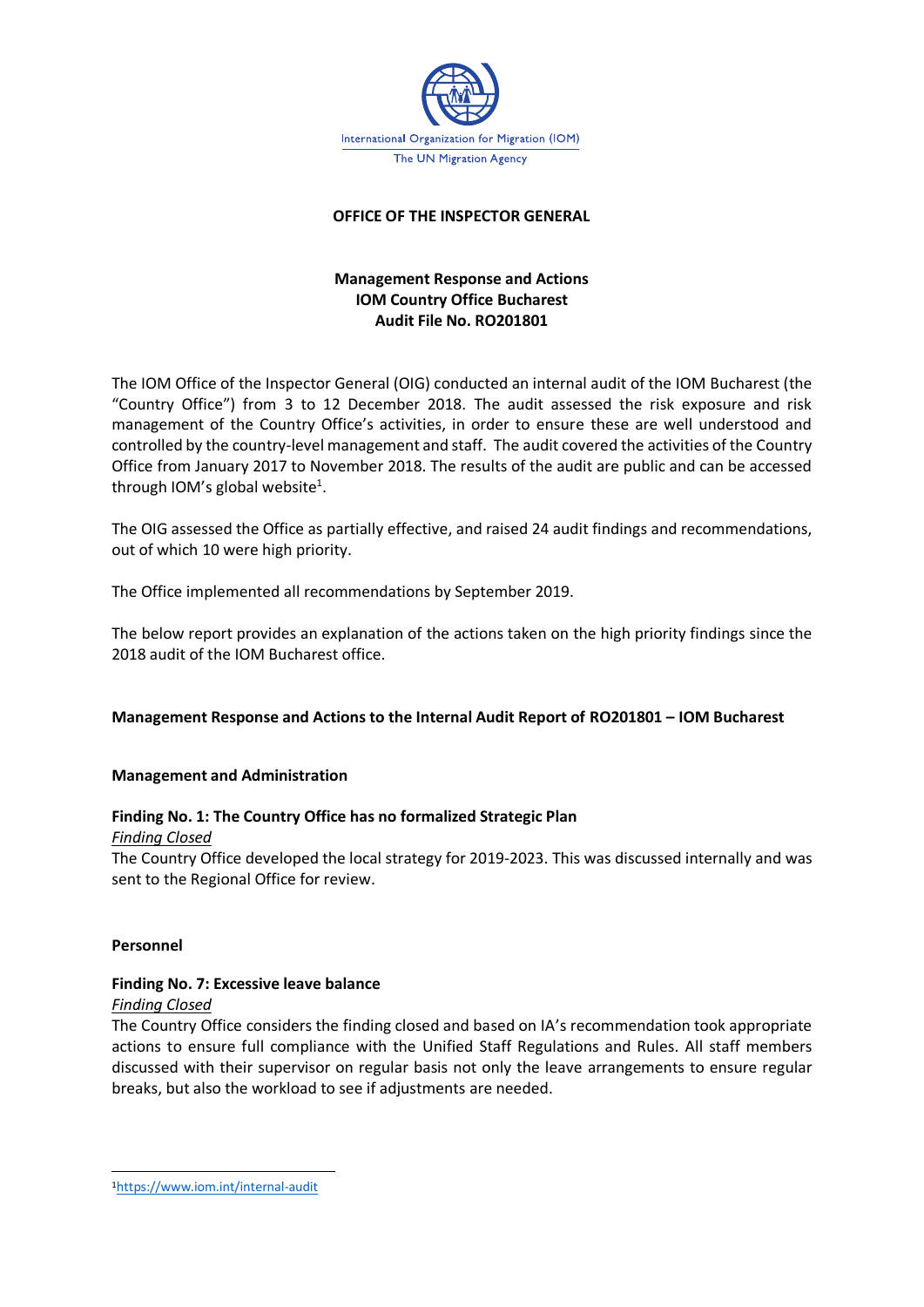

#### **Finance and Accounting**

#### **Finding No. 10: Untimely Revenue recognition**

#### *Finding Closed*

Starting October 2018 when IN/267 "Financial Management Rules and Procedures" entered into forced, it is mandatory that the accrual to be posted by Revenue when the payment request is submitted to the donor otherwise the endorsement from Regional Accounting Support is not received. This instruction is followed by the Country Office accordingly.

# **Finding No. 11: Incorrect use of General Ledger accounts**

*Finding Closed*

The Country Office considers the finding closed and IA's recommendations were implemented immediately after the Audit Mission (in January 2019).

# **Finding No. 12: Weak Financial Monitoring of Staff and Office Costs**

# *Finding Closed*

The Country Office considers the finding closed. Beside the percentages used for the projectization forecast tables for Staff and Office costs, the Country Office developed Staff and Office forecast and monitoring tool based on figures as well to have accurate information on remaining budgets across all projects. This tool is updated on monthly basis enabling the office to have accurate and precise information related to Staff and Office costs.

# **Procurement and Logistics**

# **Finding No. 15: Lack of control on the private use of IOM car and unclear posting method of the actual fuel costs**

# *Finding Closed*

The Country Office provided samples of monthly vehicle, fuel consumption monitoring reports, and internal Standard Operating Procedures for the use of vehicles.

# **Finding No. 16: Insufficient Fire/Property Insurance**

# *Finding Closed*

The Country Office considers the finding closed and IA's recommendations were implemented accordingly.

# **Information Technology**

# **Finding No. 22: Backup and Access issues**

# *Finding Closed*

The monthly and the yearly backups will be kept in fireproof safe in the IOM office in UN House, which is a separate building from the IOM main building where the server is located.